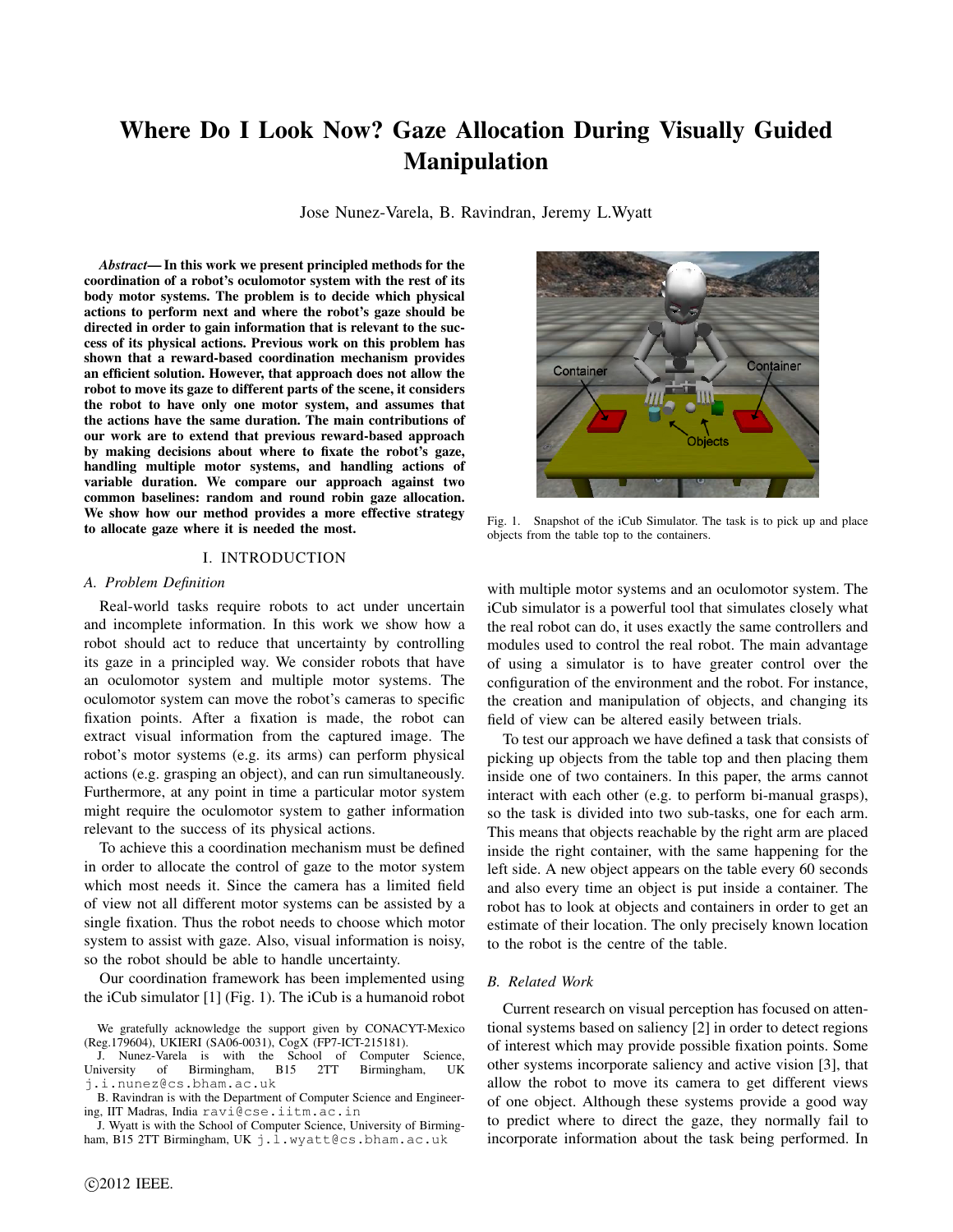[4] a system capable to plan its image processing actions is presented, but the camera remains fixed to a single position.

Sprague and Ballard [5] developed a reward-based perceptual coordination mechanism for a simulated humanagent. The agent performs a set of behaviours concurrently (where each behaviour has a separate goal), by sharing the set of actions amongst them. Each behaviour also has an associated visual routine that updates the information used by that behaviour. Only one visual routine can be executed each time step. Their key idea is to select the visual routine which minimises uncertainty for the behaviour that is likely to lose more reward. Their results show that a reward-based approach provides an effective way to coordinate perception and action. However, there are several restrictions in their approach. First, the agent's eyes do not move independently from its body. Second, the agent has only one motor system that is shared by all the behaviours. Third, they require that all physical actions have the same duration.

## *C. Contributions*

We extend Sprague and Ballard's approach by:

- Considering a separate oculomotor system for control of the robot's cameras.
- Considering multiple motor systems.
- Considering actions with variable duration.
- Considering the actual information to be gained by perceptual actions rather than assuming all uncertainty disappears in one gaze.



Fig. 2. A. Sprague and Ballard's approach handles several concurrent behaviours but only one motor system with actions of identical duration. B. Our approach handles multiple motor systems operating in parallel with actions of variable duration. Each block represents an action.

Fig. 2 shows a graphical representation of Sprague and Ballard's system handling concurrent behaviours with a shared motor system and with actions of the same duration. In contrast, our system considers multiple motor systems (where each motor system achieves a single goal), and actions of variable duration.

#### *D. Modelling Decision Problems*

A common approach for modelling decision making problems is to use Markov decision processes (MDPs) [6]. Sprague and Ballard model each behaviour as an MDP, which they use to learn the agent's task via reinforcement learning (RL) [7]. Their perceptual coordination mechanism is formalised as a partially observable MDP (POMDP) [8], in order to handle the state uncertainty during execution time. The selection of perceptual actions is done by a modified version of the *Q-MDP algorithm* [9]. This algorithm is a onestep look-ahead strategy for solving POMDPs that assumes the current uncertainty will disappear after executing the current action. They also use Kalman filters [10] in order to maintain an estimate of the state variable and its uncertainty.

One disadvantage with MDPs is the assumption that actions have the same duration. In real-world tasks, actions can take variable amounts of time to finish (e.g. the time for reaching and grasping an object is likely to be different). Thus, we model our problems using semi-MDPs (SMDPs) [6], that allow us to model actions with variable duration. Furthermore, we follow the concept of *options* [11], defined as temporally extended actions that can be composed of one or multiple single-step actions.

By having multiple motor systems it is possible to exploit parallelism and/or concurrency. In this paper, we take into account only parallelism (i.e. motor systems do not interact with each other). Thus, we decompose the task and model each motor system as a separate SMDP, then each of them learns its corresponding sub-task via RL. By modelling the task using options we end up with a two-level state space. The high-level state space describes the task qualitatively, and the lower-level state space describes continuous variables representing uncertainty. We make use of particle filters [10] to keep track of the state variables and its uncertainty (in our case the location of objects and containers). We have chosen particle filters over Kalman filters because the probability distributions modelled do not need to be Gaussians, thus allowing more flexibility. Section II describes the theory behind our proposed framework. Section III presents the experiments and results, and Section IV provides some final remarks and future work.

# II. COORDINATING GAZE AND ACTIONS

In this section we first describe how the task is modelled, then we explain the different components of our system and their interaction as Fig. 3 illustrates.

# *A. Modelling the task*

As described in Section I, the task is to pick up objects from the table top and then place them inside one of two containers. We consider two motor systems: the right and left arm/hand. Thus we divide the task into two sub-tasks, one for each motor system. Furthermore, each sub-task is modelled as a hierarchy of two levels. The high-level models the sub-task qualitatively as an SMDP with a discrete state representation. Whereas the low-level models each high-level action with a continuous state space representation.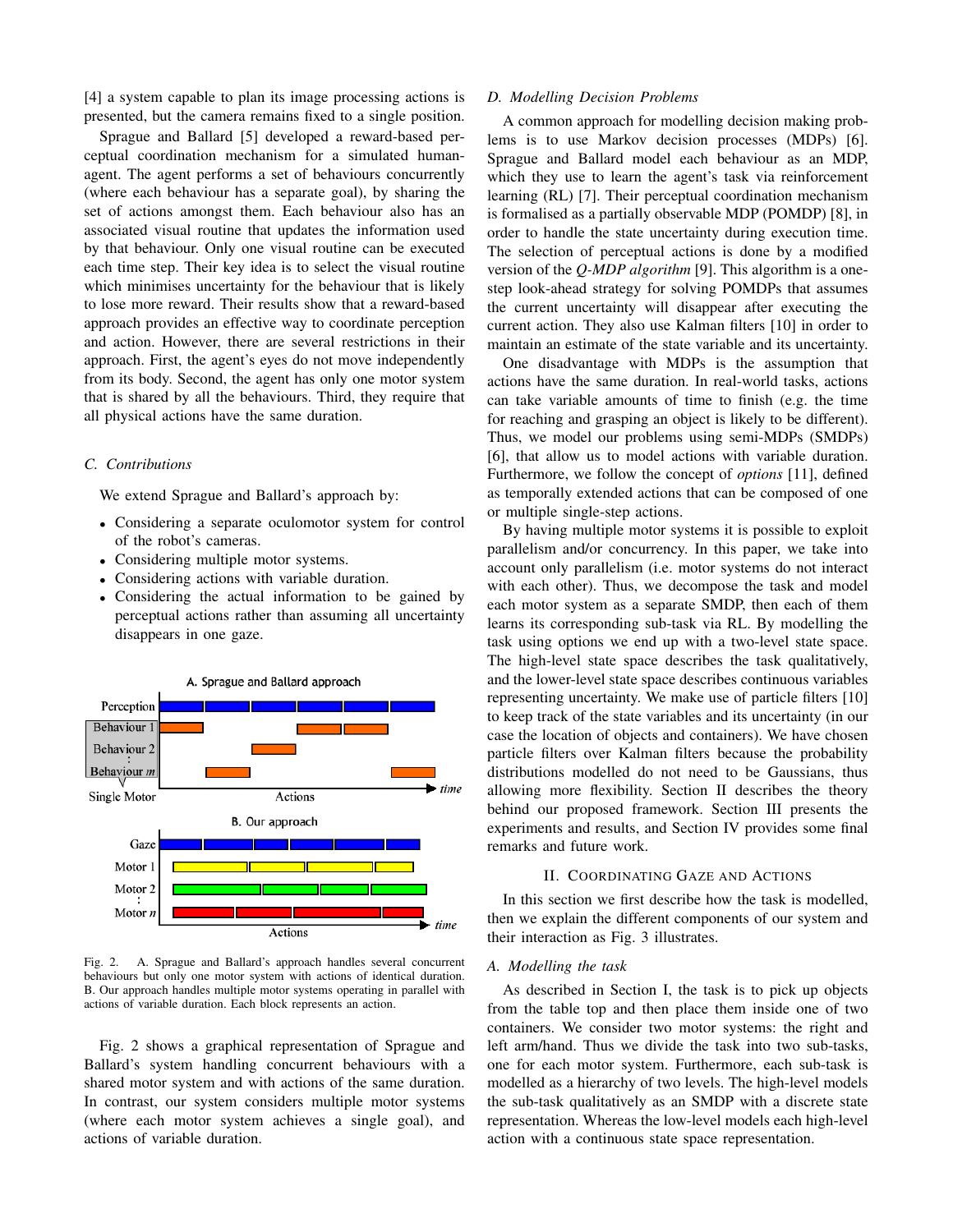# TABLE I

#### FACTORISED STATE SPACE FOR RIGHT AND LEFT ARM.

| State Variable | State Value                                    |
|----------------|------------------------------------------------|
| armPosition    | {onObject, onTable, onContainer, outsideTable} |
| handStatus     | ${grasping, empty}$                            |
| tableStatus    | $\{objectsOnTable, empty\}$                    |

TABLE II OPTIONS FOR RIGHT AND LEFT ARMS.

| <i>Options</i>  | Average completion time (secs) |
|-----------------|--------------------------------|
| moveToObject    | 2.65                           |
| moveToTable     | 2.95                           |
| moveToContainer | 3.25                           |
| graspObject     | 2.87                           |
| releaseObject   |                                |

In the high-level SMDP, each motor system  $ms \in MS$ (where  $MS$  is the set of motor systems), is modelled as a tuple  $\langle S_{ms}, O_{ms}, T_{ms}, R \rangle$ , where  $S_{ms}$  is the set of discrete states,  $\mathcal{O}_{ms}$  is the set of *options* (temporally extended highlevel actions [11]),  $T_{ms}$ :  $S_{ms} \times \mathcal{O}_{ms} \times S_{ms} \times \mathbb{N} \rightarrow [0, 1]$ is the transition probability distribution, where  $\mathbb N$  is the set of natural numbers representing the execution time of each option, and  $\mathcal{R}: \mathcal{S}_{ms} \times \mathcal{O}_{ms} \to \mathbb{R}$  is the reward function. For this domain, the reward function is identical for all motor systems.

Typically, an option  $\mathcal{O}^{j}$  is modelled as  $\mathcal{O}^{j}$  =  $\langle \mathcal{M}^j, \mathcal{I}^j, \beta^j \rangle$ , where  $\mathcal{M}^j = \langle \mathcal{S}^j, \mathcal{A}^j, \mathcal{T}^j, \mathcal{R}^j \rangle$  is an MDP,  $\mathcal{I}^j \subseteq \mathcal{S}^j$  is the initiation set where the option can start, and  $\beta^j : S^j \to [0, 1]$  defines a termination condition. In our case, an option  $\mathcal{O}_{ms}^j \in \mathcal{O}_{ms}$  is modelled with continuous states  $(S<sup>j</sup>)$  and actions  $(A<sup>j</sup>)$ , and with a non-stochastic transition function  $(T<sup>j</sup>)$ . Options are defined as commands provided by the motor controllers available to the iCub [12]. These controllers receive 3D positions in robot coordinates and they calculate and execute trajectories in the joint space of the robot.

The set of motor systems for the high-level SMDPs is defined as  $MS = \{right\_arm, left\_arm\}$ . Table I shows the factorised discrete state space used for both arms  $(S_{right\_arm}$ and  $S_{left-arm}$ ). Table II defines the set of options available for both arms ( $\mathcal{O}_{right\_arm}$  and  $\mathcal{O}_{left\_arm}$ ), and next to each option is the average completion time in seconds. These times were obtained by executing all options in sequence for 60 minutes. It is important to point out that for option *graspObject* we use a special command, defined in the iCub simulator, that makes the hand act like a magnet. Even though we simplify the problem of grasping, we can control its sensitivity by checking the offset between the centre of the hand and the centre of the object. Except for *releaseObject*, all options can fail if the offset between the centre of the hand and the desired final position is greater than some threshold (e.g. 1 cm). The iCub controllers have a limited accuracy and the minimum value of that threshold is 0.5 cm.

## *B. Visual Memory*

The central component in the system is what we call the *visual memory* (Fig. 3), which captures the continuous state information about object pose needed for low-level control and supplies the discrete objects id's needed to create the high-level discrete state. We define the visual memory as the set of ordered pairs  $VM =$  $\langle (e_1, bel(e_1)), (e_2, bel(e_2)), \ldots, (e_n, bel(e_n)) \rangle$ , where  $e_i$  is the  $i<sup>th</sup>$  entity of interest on the table, where an entity can be an object or a container. Every time a new entity is seen it is added to the visual memory.  $bel(e_i)$  is a probability density (or belief state), associated with the location of the entity  $e_i$ . This location is used by the low-level options. Each object has a diameter of 4 cm, and its location refers to its centre projected in the X-Y plane in robot coordinates. Containers are 10x10x3 cm in width, length and height, and the location refers to its centre as well. In our case, the belief state for each entity  $e_i$  will be approximated by a particle filter, where each particle represents a possible location. In this paper we distinguish between the belief state for an individual entity, the overall belief state for the task (i.e. the set of belief states for all  $e_i$ ), and the belief state relevant to a particular motor system  $ms$  (i.e. the set of belief states for all  $e_i$  that are relevant to motor system  $ms$  at the current time).



Fig. 3. Interaction between the components of the system.

## *C. Learning Phase*

As described above, each high-level SMDP models a given sub-task, and learning this sub-task is achieved via RL using *SMDP Q-learning* [13]. Each motor system ms should learn a policy  $\pi_{ms}$ :  $S_{ms}$   $\rightarrow$   $\mathcal{O}_{ms}$ , that defines a mapping from states to options. The robot initially learns how to perform the task under an assumption of complete observability. This means that the visual memory contains the complete list of entities  $(e_i)$ , and their corresponding belief  $(bel(e_i))$  indicates the true location of that entity. We follow a minimal time to goal strategy, so for any option taken the robot receives -1 unit of reward. When the task is completed (i.e. there are no objects on the table), it receives 0 units of reward. It receives -2 units if it tries to grasp an object when the hand is not empty, when the hand is not on an object, and if it tries to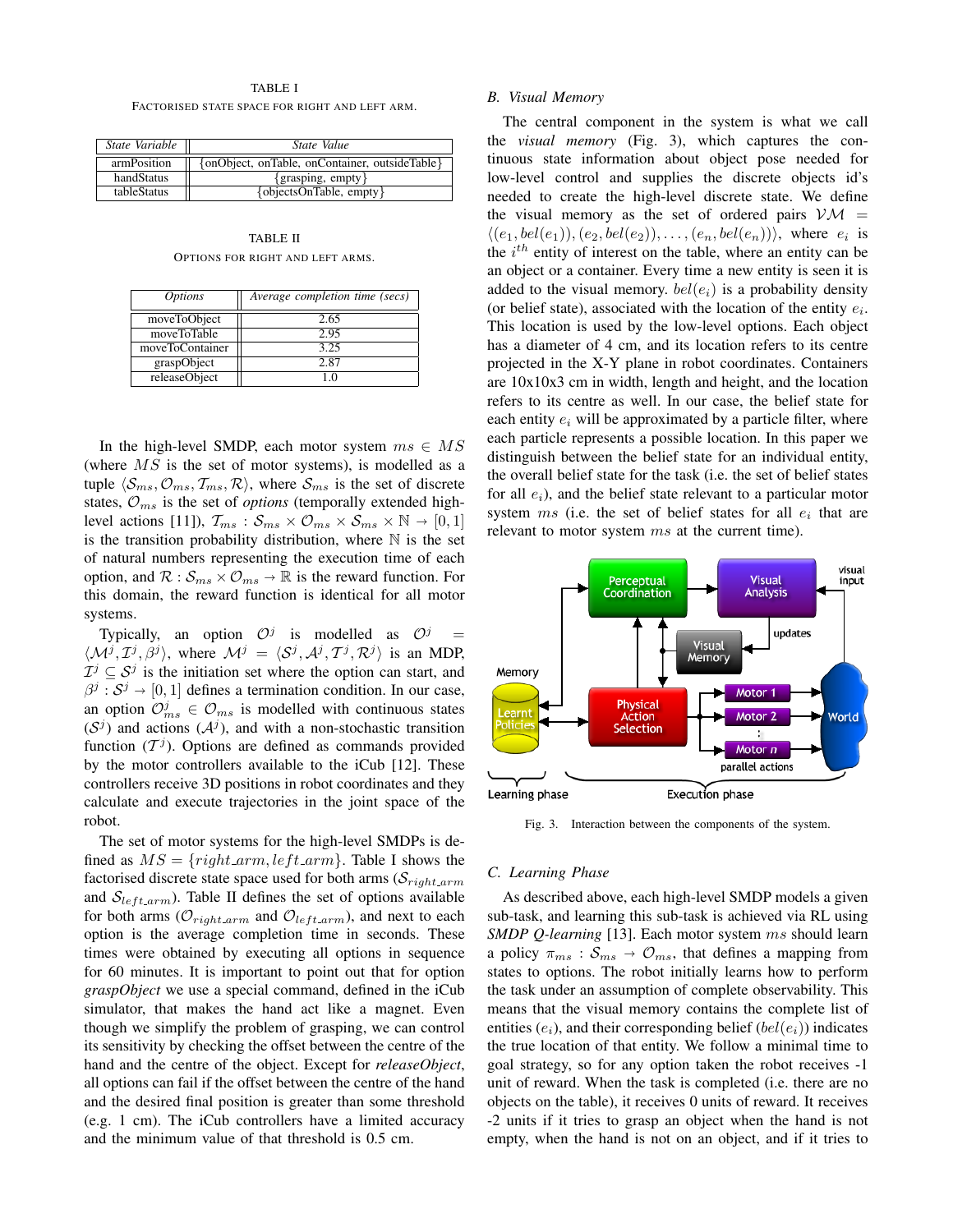release an object when the hand is empty. For our task, the policy learnt for one arm can be used for the other as well. The learning rule for SMDP Q-learning is formulated as:

$$
Q(s, o) \leftarrow Q(s, o) + \alpha \left[ r + \gamma^k \max_{o' \in \mathcal{O'}_{ms}} Q(s', o') - Q(s, o) \right],
$$
(1)

where  $0 \le \alpha \le 1$  is the learning rate, r is the immediate reward received for executing option  $o$  in discrete state  $s$ (where  $s \in S_{ms}$ ),  $0 \leq \gamma \leq 1$  is a discounted factor to indicate the preference between short term and long term rewards, and *k* is the duration of option *o*. In our task,  $\alpha =$ 0.2,  $\gamma = 0.9$ , and k takes the values shown in Table II.

## *D. Execution Phase*

Once the policies for each motor system are stored in the robot's memory we can execute them to solve the task. However, the robot is now in charge of maintaining the visual memory, which does not contain any entity at the beginning. The robot has to look at entities in order to add its pair  $(e_i, bel(e_i))$  into visual memory. Every time an entity  $e_i$  is observed, its belief  $bel(e_i)$  (that represents its location in the low-level MDPs) is updated with new information.

*1) Physical Action Selection:* By having SMDPs built on a belief state, we now effectively have partially observable SMDPs (POSMDPs) [14]. The robot selects options for each of its motor systems by following the *Q-MDP algorithm* [9]:

$$
o_{ms} = \arg\max_{o \in \mathcal{O}_{ms}} \sum_{s \in \mathcal{S}_{ms}} bel(s)Q_{ms}(s, o), \tag{2}
$$

where  $o_{ms}$  represents the option with the highest expected reward for motor system  $ms$ , according to the belief  $bel(s)$ of being in the discrete state s, and  $Q_{ms}(s, o)$  is the Q-value taken from the policy  $\pi_{ms}$ . Because the motor systems are independent of each other in this task, the option selection can be executed in parallel with no problems.

To do the mapping between the high-level discrete state space (Table I), and the low-level continuous state of a particular entity location (bel(e<sub>i</sub>)), we define the belief bel(s) of being in a discrete state s as the probability distribution given by  $bel(e_i)$ . For instance, the discrete state variable *armPosition* takes the value *onObject* if and only if the offset of the hand's centre with respect to the object's centre is less or equal than some threshold (e.g. 1 cm). Each belief  $bel(e_i)$ determines the likelihood of success or failure of options, which in turn determines changes in the discrete space.

The locations of entities are represented using particle filters, where each particle represents a possible location. The following equation redefines (2) in terms of particle filters:

$$
o_{ms} = \arg\max_{o \in \mathcal{O}_{ms}} \frac{1}{|\mathcal{G}|} \sum_{g \in \mathcal{G}} weight(g) cost(g, o), \quad (3)
$$

where  $\mathcal G$  is the set of particles, and  $q$  refers to an individual particle.  $weight(g)$  defines the weight given to particle g, and  $cost(g, o)$  takes the value of  $Q_{ms}(s, o)$  if the offset between the centre of the hand and the object is less than or equal to some threshold, otherwise it takes the value of  $\min_{o \in \mathcal{O}_{ms}} Q_{ms}(s, o)$ , indicating that the option failed.

*2) Perceptual Coordination:* The selection of good options depends heavily on having the correct state information. But only some information needs to be known to complete each step of the task, and the robot can choose which information to gather by pointing its cameras to a specific part of the world. However, since there is only one oculomotor system, it must be shared amongst all motor systems. The coordination mechanism works in the following way:

- 1) Each entity  $e_i$  listed in visual memory represents a fixation point, i.e. a perceptual action  $p \in \mathcal{P}$ , where  $\mathcal P$ is the set of perceptual actions at any given time. The number of perceptual actions varies depending on the number of entities in visual memory.
- 2) We define  $ms_f$  as the motor system that will benefit the most if it is given access to perception:

$$
ms_f = \arg\max_{ms \in MS} \{gain_{ms}\},\tag{4}
$$

where  $MS$  is the set of motor systems, and  $gain_{ms}$ represents the expected gain that would result if gaze is allocated to motor system ms. The gain of each motor system is computed as:

$$
gain_{ms} = \max_{p \in \mathcal{P}} \left\{ V_{ms}^p \right\} - \max_{o \in O_{ms}} \left\{ V_{ms}^o \right\}, \qquad (5)
$$

where  $p$  is a particular perceptual action, and  $\mathcal P$  is the set of all possible perceptual actions.  $V_{ms}^p$  is the expected value for motor system  $ms$  assuming perceptual action  $p$  is taken.  $V_{ms}^o$  is the expected value with the current uncertainty. In fact,  $\max_{o \in O_{ms}} \{V_{ms}^o\}$ has been calculated during the option selection using (2), so we can cache this value. The difference between the maximum of these two values tells us how much we gain if gaze is allocated to this motor system. To calculate  $V_{ms}^p$  we follow:

$$
V_{ms}^{p} = \sum_{\omega \in \Omega} \left[ P(\omega|bel, p) \max_{o \in O_{ms}} \sum_{s \in S_{ms}} bel_{p}^{\omega}(s) Q_{ms}(s, o) \right]
$$
(6)

where  $P(\omega|bel, p)$  is the probability of making an observation  $\omega$  given the current belief bel and perceptual action p.  $bel_p^{\omega}(s)$  is the belief that results assuming we have taken perceptual action p and  $\omega$  is the observation that results from this action. This equation is trying to predict the value of moving the gaze to a specific fixation point by using "imaginary" observations  $\omega$  to update the current belief, and then checking the effect this possible new belief would have in the selection of options.

3) We define  $p_f$  as the perceptual action to be chosen once a motor system  $ms<sub>f</sub>$  is selected using (4):

$$
p_f = \arg\max_{p \in \mathcal{P}} \left\{ V_{ms_f}^p \right\},\tag{7}
$$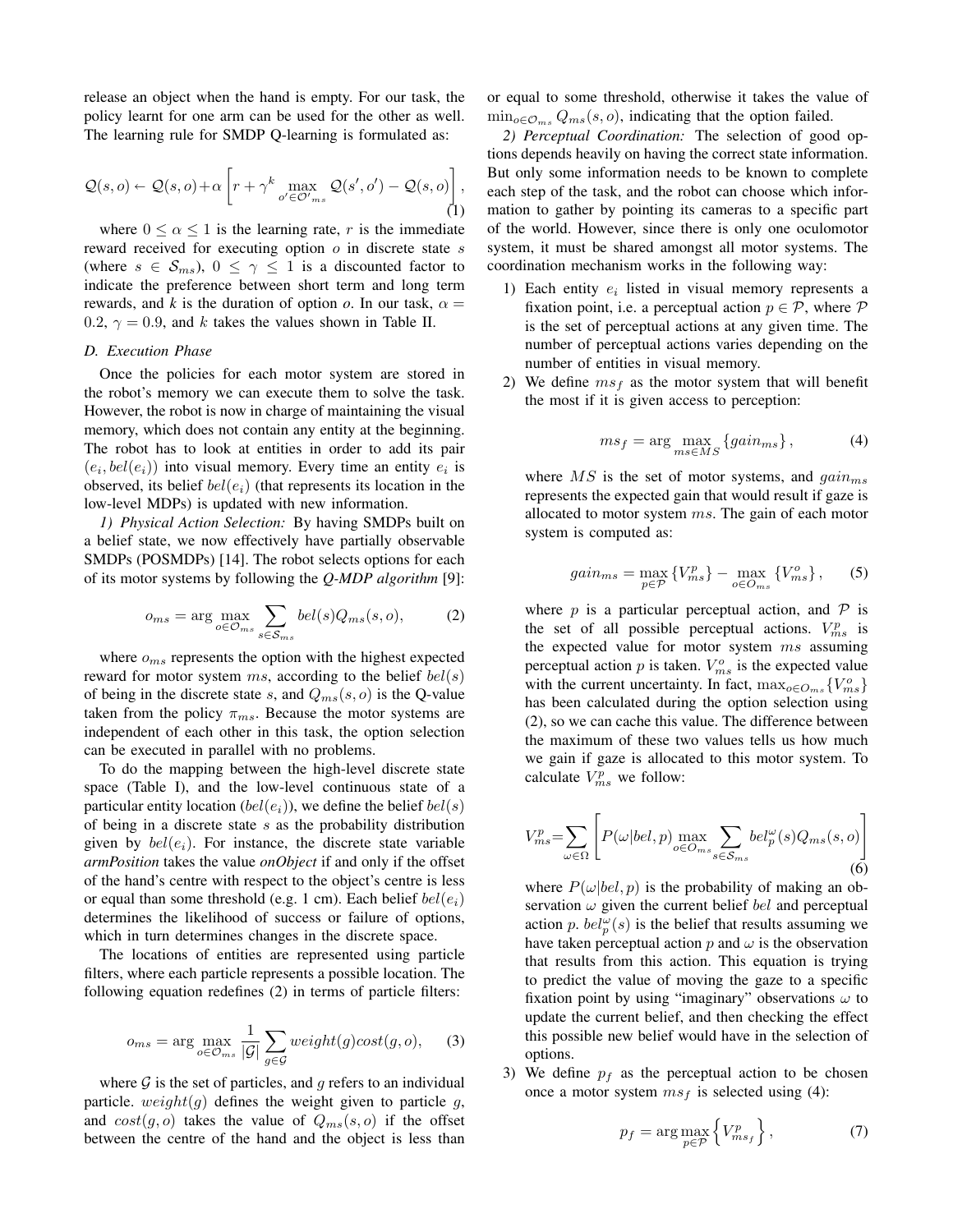which is straightforward if we cache the results of  $\max_{p \in \mathcal{P}} \{V_{ms}^p\}$  when calculating (5).

In our task, we just need to redefine (6) in order to handle particle filters:

$$
V_{ms}^{p} = \frac{1}{|\Omega|} \sum_{\omega \in \Omega} \max_{o \in O_{ms}} \left( \frac{1}{|\mathcal{G}|} \sum_{g \in \mathcal{G}} weight(g, \omega) cost(g, o) \right), \tag{8}
$$

where  $\Omega$  is the set of observations,  $\omega$  is a particular observation,  $G$  is the set of particles, and  $g$  is a single particle.  $weight(g, \omega)$  represents the weight of particle g after having observed  $\omega$ , and  $cost(g, o)$  takes the value of  $Q_{ms}(s, o)$  if the offset between the centre of the hand and the object is less than or equal to some threshold, otherwise it takes the value of  $\min_{o \in \mathcal{O}_{ms}} Q_{ms}(s, o)$ . Equation 8 updates a temporal belief  $bel(e_i)$  of entity  $e_i$  which is not stored in visual memory since it is calculated from the imaginary observations  $\omega$ .

These observations  $\omega$  are sampled assuming that the robot would fixate on the mean of the cloud of particles  $(mean(G))$ <sup>1</sup>. First, a number of particles  $g_i$  are uniformly selected. Then a bivariate Gaussian distribution is chosen for each  $g_i$  by indexing an observation model learnt off-line (described below), according to the location of particle  $g_i$  and the imaginary fixation point  $(\text{mean}(\mathcal{G}))$  with respect to the also imaginary oculomotor position. From the chosen bivariate Gaussian distributions the observations  $\Omega$  are sampled.

*3) Visual Analysis:* When the robot's gaze fixates on some entity, visual input is read from the right camera. First, we detect entities appearing inside the camera's field of view (FoV). For detection we take advantage of the simulator; using the entities' true locations we calculate their 2D coordinates in the image plane<sup>2</sup>. The 3D location (in robot coordinates) of only those entities inside the FoV are added or updated in visual memory. A 3D location is calculated by triangulating the 2D coordinates of an entity with respect to the camera's position and the table's plane. Since only the right camera is used the triangulated locations are noisy<sup>3</sup>.

In order to handle this noise during execution, an observation model was learnt off-line. This model is used for updating the particle filters and for sampling imaginary observations. The observation model was created by systematically moving the robot's gaze and an object in the robot space. Each fixation point and object location is represented using spherical coordinates:  $(\theta_g, \phi_g, radius_g)$ and  $(\theta_o, \phi_o, radius_o)$ , respectively (Fig. 4 *A* and *B*). Whilst varying these parameters we recorded the offset between the estimated (triangulated) and the true object's location, resulting in more than 150,000 data points. These data points were divided into groups according to  $(\theta_g, \phi_g, \theta_o, \phi_o, radius_o)$ , then all the points of each group were fitted with a bivariate Gaussian distribution. There are 405 distributions in the final observation model, each representing a particular relationship between gaze and object location. Fig. 4 shows 3 of these distributions when the robot is fixating straight ahead, the circle in the centre of the graph represents an object. Distributions *C* and *E* represent the noise when objects are located at the left and the right of the fixation point respectively. Distribution *D* represents the noise when objects are located in line with the fixation point. Notice how the estimate in the location is much more accurate when the robot is looking directly at the object. Once the object starts to move away from the fixation point, in terms of  $(\theta_o, \phi_o, radius_o)$ , the estimate becomes very noisy. If an entity in visual memory is not seen for 3 seconds, Gaussian noise with zero mean and 1.0 cm of standard deviation, is added to its current estimate.



Fig. 4. Coordinates for the observation model, and distributions representing the noise during the triangulation of objects when the robot is looking straight ahead. A. The coordinates specifying fixation points. B. The coordinates specifying object locations. C. Objects appearing at the left of the fixation point. D. Objects in the fixation point. E. Objects appearing at the right of the fixation point.

#### III. EXPERIMENTS

In order to test the effectiveness of our approach, we implemented two alternative gaze strategies: *random gaze allocation*, which randomly selects an entity from visual memory; and *round robin gaze allocation*, which loops through the current list of entities in visual memory.

As mentioned above, we can control the sensitivity of the options whilst reaching and grasping by varying a threshold. We conducted two sets of experiments, one for grasp sensitivity of 1 cm and another for 2 cm. For each gaze strategy we performed 15 trials of 5 minutes each. At the end of each trial we counted the number of objects correctly placed inside the containers. Fig. 5 compares the three strategies

<sup>&</sup>lt;sup>1</sup>We could also fixate where the highest concentration of particles are, in the case of having multimodal distributions.

<sup>2</sup>By using the simulator for detection we end up with a noiseless object detection mechanism, which allow us to analyse our system just with the noise generated during triangulation. We can later add more sources of noise and analyse the effects that each one of them has in the system.

<sup>3</sup>Using both cameras for triangulation resulted in a perfect estimate, as the cameras are perfectly aligned in the simulator. Using one camera produces noisy estimates as it relies on a plane to calculate the depth.